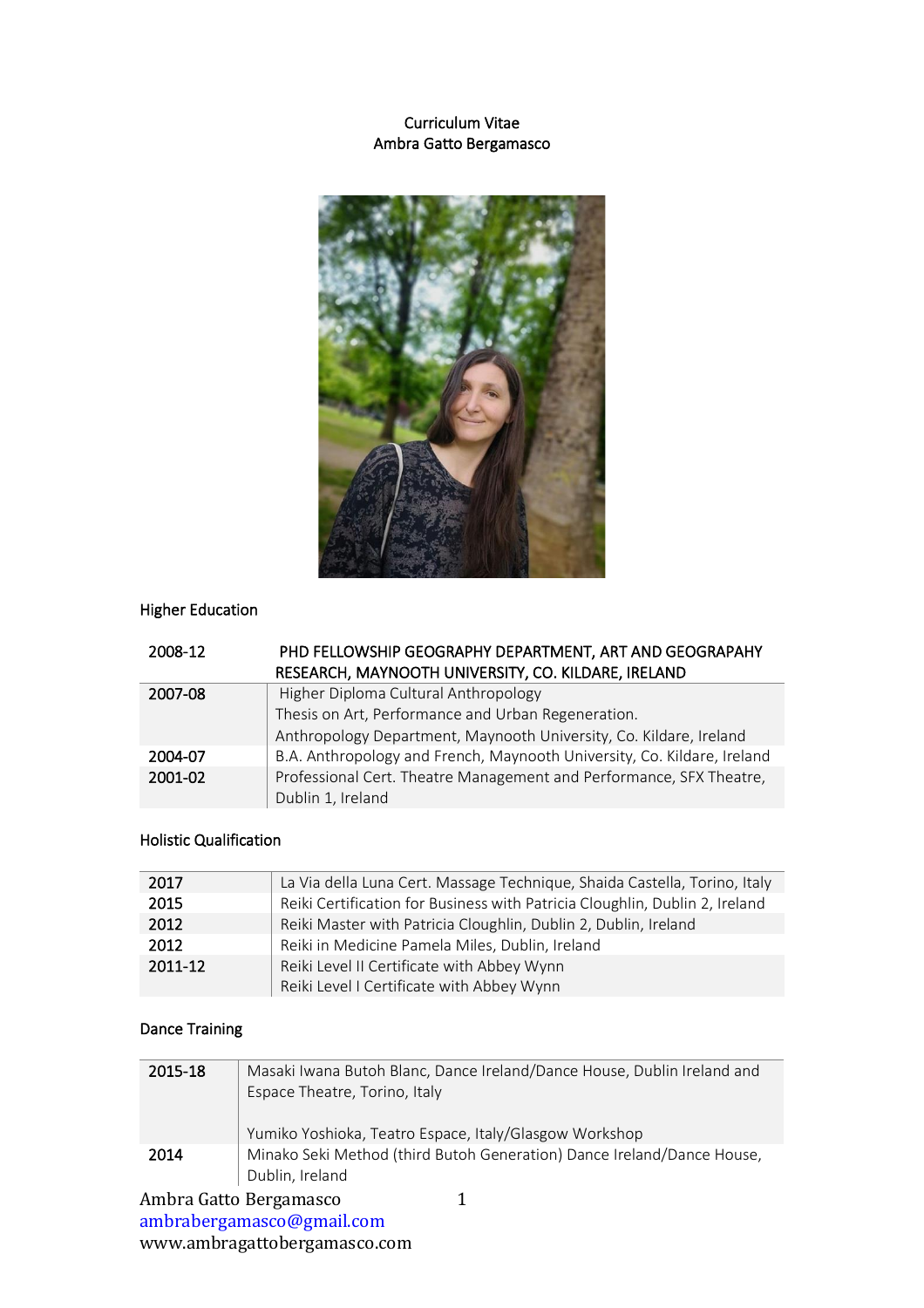|           | Yumiko Yoshioka, Firkin Crane, Cork, Ireland                                   |
|-----------|--------------------------------------------------------------------------------|
| 2013      | Iwashita Toru - Sankai Juku, Dance Ireland/Dance House, Dublin, Ireland        |
| 2012      | Minako Seki Method (third Butoh generation) - Seki Dojo, Berlin, Germany       |
| 2011      | Butoh, Ken Mai, Back Loft, Dublin, Ireland                                     |
| 2004-2005 | Contemporary Dance Coscaim, Dublin, Ireland                                    |
| 2003-04   | Kuchipudi Bharathanatyam Katakali at Darpana Academy                           |
| 2002      | Carlotta Ikeda Dance Ensemble, Irish Modern Dance, Dun Laoghaire, Ireland      |
| 1999      | Butoh Dance Yoshimoto Daisuke, Loft, Torino, Italy                             |
| 1998-2000 | Butoh Dance Anna Vullo, Loft, Torino, Italy Intensive training structured in 6 |
|           | hours per day and intensive workshops.                                         |
| 1996-2005 | Capoeira with Contra Maestre Guto Gomez Capoeira Grupo Cultura Negra           |
|           | Torino, Capoeira Feminina Jeanette, Dublin 1 Ireland, SanSao Dublin, Ireland   |
| 1995-1988 | Laura Culver Dance School - Tip Tap, Modern and Jazz Junior Training,          |
|           | Torino                                                                         |
| 1986-1992 | Scuola di Danza Moderna and African Dance, Torino - Modern Dance               |
| 1983-1986 | Magenta School of Acrobatics and Athletics - Yunior Cert of Artistic           |
|           | Gymnastic                                                                      |
| 1980-85   | Bella Hutter Dance School Torino, Classical Dance Junior                       |
| 1979      | Bella Hutter Dance School – approach to classical dance Junior                 |

#### Professional Dance and Performance Work Experience

| 2021      | A Cor Leggero - In production phase Processual Choreography Butoh and<br>poetry dramaturgy Solo                                                                                                                                                                                                                                                                                                                                                                                                                                                                                                                          |
|-----------|--------------------------------------------------------------------------------------------------------------------------------------------------------------------------------------------------------------------------------------------------------------------------------------------------------------------------------------------------------------------------------------------------------------------------------------------------------------------------------------------------------------------------------------------------------------------------------------------------------------------------|
| 2020      | Rosa e Pietra - Butoh Dance Solo XXXVII Edition of Acqui In Palcoscenico<br>Dance Festival "BeinSide2020" Acqui-Terme Italy.                                                                                                                                                                                                                                                                                                                                                                                                                                                                                             |
| 2019      | My Hypocondria Makes Me Fear War - Teatro Espace Torino, Italy,<br>Hokkaido Festivla, Sapporo, Japan<br>Let's Kiss-butoh meets contemporary dance and performance art 5<br>$\bullet$<br>dancing encounters to commemorate Pina Bausch. Ambra G.<br>Bergamasco dances with Francesca Cinalli, Francesca Cola,<br>Francesca Arri, Giorgia Cerruti - Teatro Espace Torino, Italy<br>One in One: Circle - butoh dance, contemporary dance and Cyr<br>$\bullet$<br>Wheel with Francesca Cola and Davide Tubertini<br>Moving Bodies Festival Teatro Espace Torino<br>٠<br>Mirabilia Festival Internazionale, Busca, Italy<br>٠ |
| 2018-2017 | At the Hawks Well Butoh Performance, theatre, analog film Athens, Greece<br>Movement of People Butoh dance and Visual art Five Lamps Festival, Dublin<br>My Hypocondria Makes Me Fear War - butoh dance solo<br>Moving Bodies Festival<br>Mart Gallery of Rathmines, Dublin, Ireland<br>Teatro Espace, Torino, Italy<br>Circolo degli Artisti, Torino<br>Frog Butoh Dance and Cello Sansalvario District Torino<br>Dr. Sketchy Butoh night performance for live drawing Teatro Espace Torino                                                                                                                             |
| 2016      | Drawning Gold - Dance Performance, with Edegard Starke, Nesxt Festival<br>Contemporary Art, Torino, Italy<br>Moving Bodies Premiere<br>Teatro Espace Torino, Italy                                                                                                                                                                                                                                                                                                                                                                                                                                                       |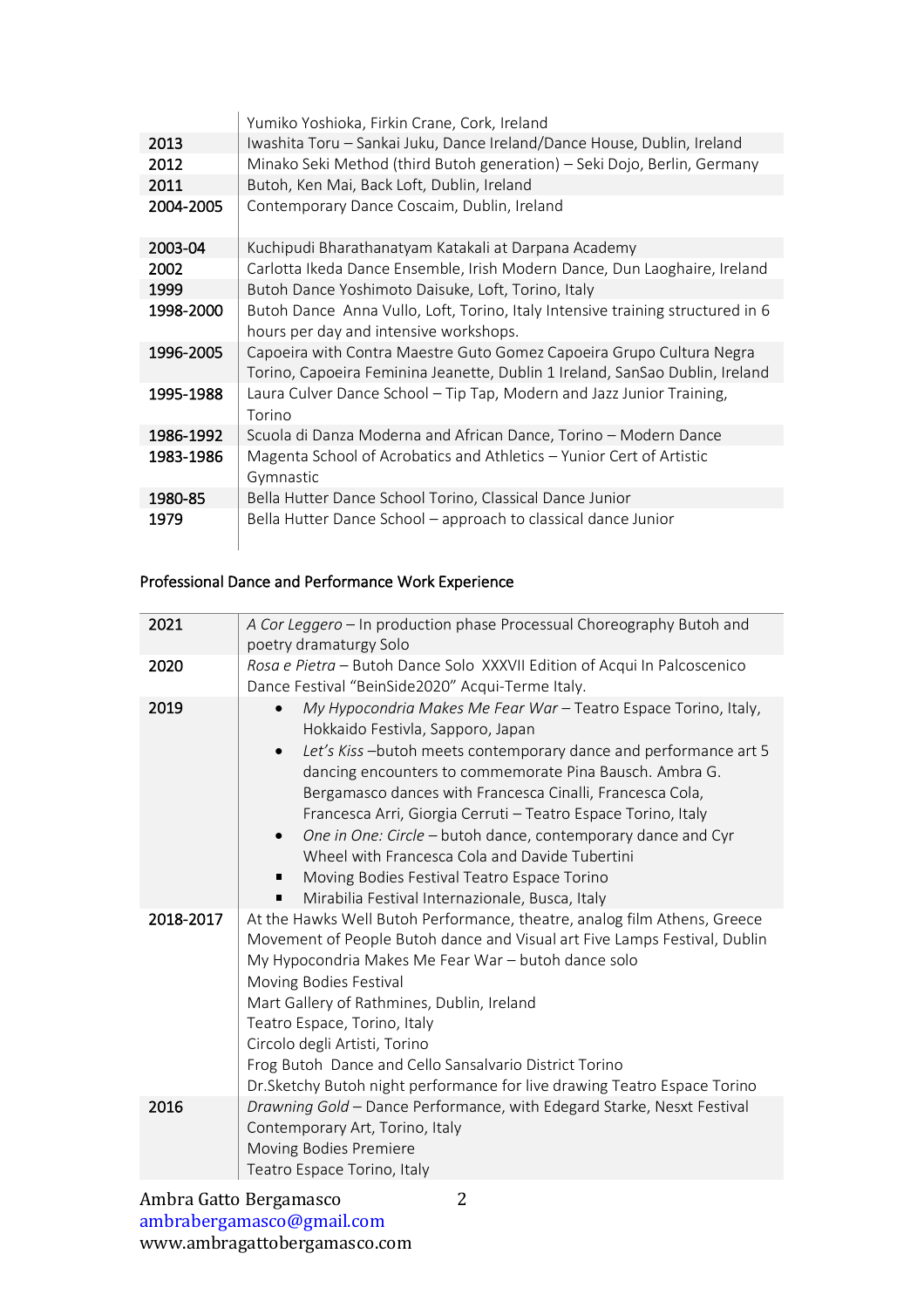|           | Breath Moves - Butoh Dance Performance and Paper Presentation at<br>Deleuze+Art Conferenze chaired by Erin Manning At Trinity College Dublin,<br>Ireland                                                                                                                                                                                                                                                                                                                                                                                                                                                                                                                             |
|-----------|--------------------------------------------------------------------------------------------------------------------------------------------------------------------------------------------------------------------------------------------------------------------------------------------------------------------------------------------------------------------------------------------------------------------------------------------------------------------------------------------------------------------------------------------------------------------------------------------------------------------------------------------------------------------------------------|
| 2014-2015 | "From my Mouth - Though my mouth" - Bacon Butoh Deleuze #1- Butoh<br>dance Solo<br>Hugh Lane Municipal Gallery, Dublin, Ireland<br>For Moving Bodies Festival Touring Version<br>CCA-Glasgow, Glasgow, Scotland<br>Firkin Crane Dance Theatre Cork, Ireland<br>$\bullet$<br>Temple Bar Gallery+Studios, Dublin, Ireland<br>$\bullet$<br>Teatro Espace Torino, Turin, Italy<br>New Moves Dance Ireland/Dance House, Dublin, Ireland                                                                                                                                                                                                                                                   |
| 2012-2014 | Vulnerably Raw - Butoh dance theatre performance Solo<br>Dublin Butoh Festival - Back Loft, La Cathedral<br>Explorimenta - Festival - La Cathedral, Dublin, Ireland<br>Axis Theatre, Dublin, Ireland<br>Smock Alley Theatre - Temple Bar, Dublin, Ireland                                                                                                                                                                                                                                                                                                                                                                                                                            |
| 2012-2013 | "Roses" Butoh Dance Solo Performance, Japan Day, Embassy of Japan in<br>Dublin, Ireland.<br>Butoh Café - monthly performances<br>Exchange Dublin<br>Temple Bar, Dublin, Ireland                                                                                                                                                                                                                                                                                                                                                                                                                                                                                                      |
| 2003-2013 | Mutamenti and Sortilegi - 5 studies on Dante Alighieri Inferno. A theatre<br>dance performance and Installation<br>Compagnia Sperimentale Drammatica Alasjarvi & Bergamasco<br>Teatro Esapce Torino, Italy                                                                                                                                                                                                                                                                                                                                                                                                                                                                           |
| 2005-2004 | Di Dei e Passanti - festival of dance and performances<br>Of Gods and Passers-by - Butoh dance<br>Never again - Butoh dance Solo<br>Teatro Espace Torino                                                                                                                                                                                                                                                                                                                                                                                                                                                                                                                             |
| 2003-2004 | Dancer and Butoh Dancer:<br>The Colours of the Heart Mallika Sarabhai Darpana Performance Group -<br>Collaborative choreographic and dance project<br>Tour of India - Jammu Kashmir, Gujarat, Kerala, Tamil Nadu, Mysore,<br>Bengali, Rajastan, Uttar Pradesh, Andar Pradesh, Maharashtra<br>La Via del Mito - Teatro Espace, Torino, Italy<br>"La Via Del Mito" International residential network: Dance -theatre<br>Thirta - dance and theatre performance with celebrities Mallilka Sarabhai<br>Ulla Alasjarvi Antonella Usai directed by Rita Maffei CRS Udine. Production<br>Compagnia Sperimentale Drammatica Alasjarvi & Bergamasco, Torino, Italy.<br>Teatro Esapce, Torino. |
| 2002-2003 | Caminando - Butoh and theatre dance Solo performance.<br>Teatro Esapce Torino, Italy.<br>Basic Village, Holden School for Writers, Torino, Italy<br>п<br>Torino Cultura - Outdoors event for the City of Torino - Piazza Carlo<br>п<br>Alberto, Torino Italy.<br>Natarani Theatre, Ahmedabad, Gujarat<br>п<br>And then He Flies Butoh Solo dance performance                                                                                                                                                                                                                                                                                                                         |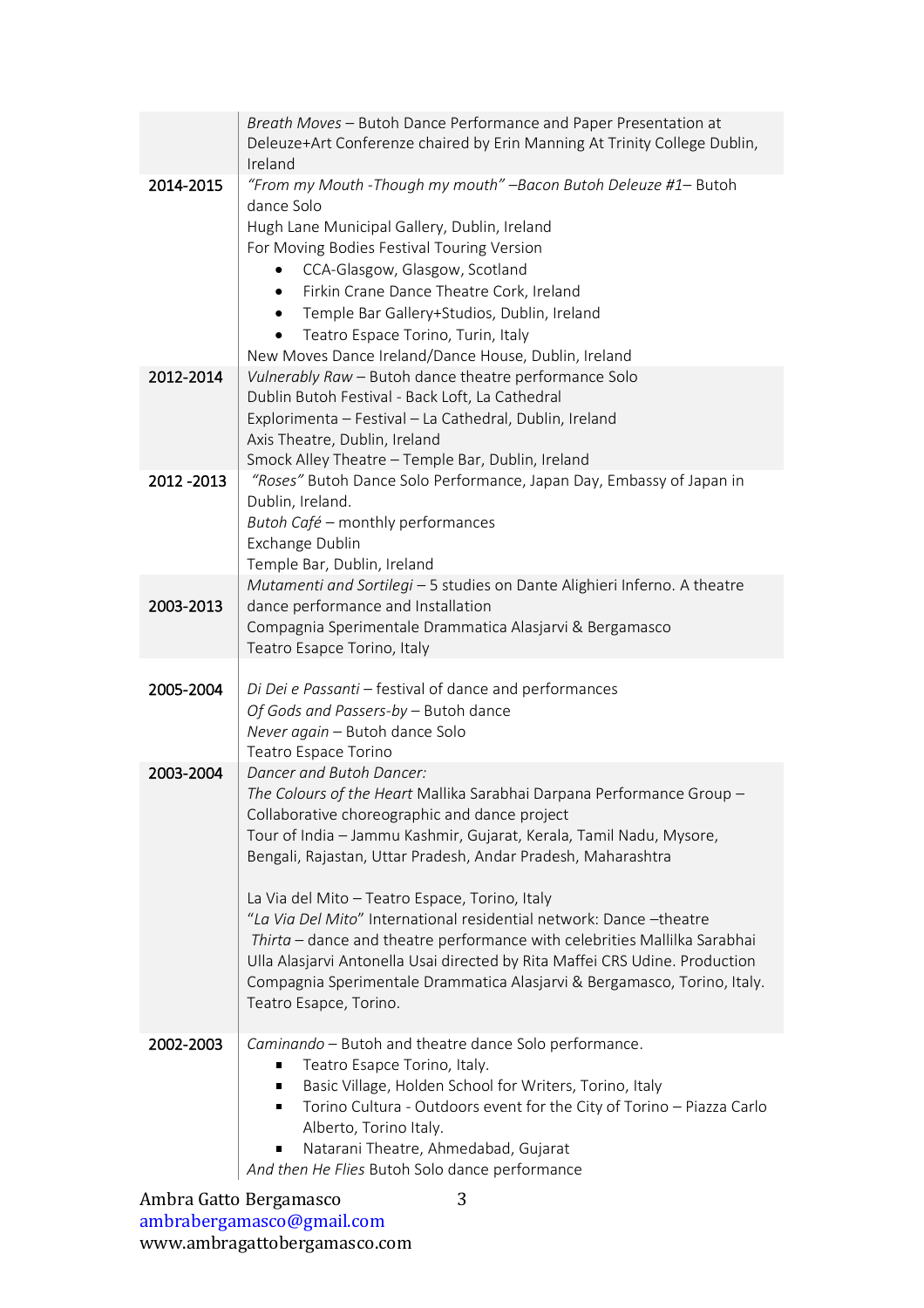|           | Firkin Crane Dance Theatre - Cork, Ireland<br>Muiderpoort Theater Amsterdam, The Netherlands<br>$\blacksquare$                                        |
|-----------|-------------------------------------------------------------------------------------------------------------------------------------------------------|
|           | As Actress in the role of Sarah Translations - A play by Brian Friel. Aisling<br>Ghear, Cultur Lan, Belfast; Irish and Scottish tour                  |
| 1999-2002 | Solo Butoh Shows and collective for Compagnia Sperimentale Drammatica<br>Alasjarvi & Bergamasco, Torino, Italy                                        |
| 1998-99   | Butoh dancer for theatre performance Cleopatra Compagnia Sperimentale<br>Drammatica Alasjarvi & Bergamasco, Torino, Italy -                           |
| 1998      | Mai Piu' Sola – Actress. Compagnia Sperimentale Drammatica Alasjarvi &<br>Bergamasco Production Torino, Italy                                         |
| 1979-1996 | Work training with Compagnia Sperimentale Drammatica Alasjarvi &<br>Bergamasco, Torino, Italy - touring, actress, stage manager and show<br>operator. |

# 2018 Films Experimental Film Society Dir. Michael Higgins – Full feature Autumnal Sleeps

#### Dance Residencies

| 2019 | Tenjinyama Art Studios, Sapporo Hokkaido, Japan                        |
|------|------------------------------------------------------------------------|
| 2018 | Performing Lands, Mirabilia Festival International and CRS Foundation, |
|      | Busca, Italy                                                           |
| 2016 | Dance Ireland/Dance House, Dublin, Ireland                             |
| 2014 | Dance Ireland/Dance House, Dublin, Ireland                             |

# Awards and Scholarships

| 2015 | Create Ireland - Artist in the Community Award, Dublin, Ireland           |
|------|---------------------------------------------------------------------------|
| 2009 | Urban Special Group Paper Presentation - AAG Las Vegas                    |
| 2008 | ISSP - Irish Social Science Platform Fellowship PhD Award and Scholarship |
| 2007 | Higher Education Grant HEA - Ireland                                      |
| 2004 | Higher Education Grant HEA - Ireland                                      |
| 2002 | Piattaforma della Danza Best Performance Award, Italy                     |
| 2001 | Ireland against Racism - Award and Grant for Dance Performance, Ireland   |
|      |                                                                           |

## Paper Presentations

| 2016      | Deleuze+Art Performance and Paper presentation, Panel chaired by Erin<br>Mannin, Trinity College, Ireland                                                                          |
|-----------|------------------------------------------------------------------------------------------------------------------------------------------------------------------------------------|
| 205-2016  | as academic and performer for "The Geographical Turn" organised by Prof.<br>Gerry Kearns and Create-Ireland funded by RCS: Artists and academia<br>Symposium and paper development |
| 2015      | Lecture Performance for Dublin Visual Arts Festival, Mart Gallery                                                                                                                  |
| 2013      | Dance Days Conference: Butoh presentation and workshop, NUIGalway                                                                                                                  |
| 2009-2011 | AAG-Association of American Geographers - Art and Geography paper and<br>performance presentation (Las Vegas and Seattle)                                                          |